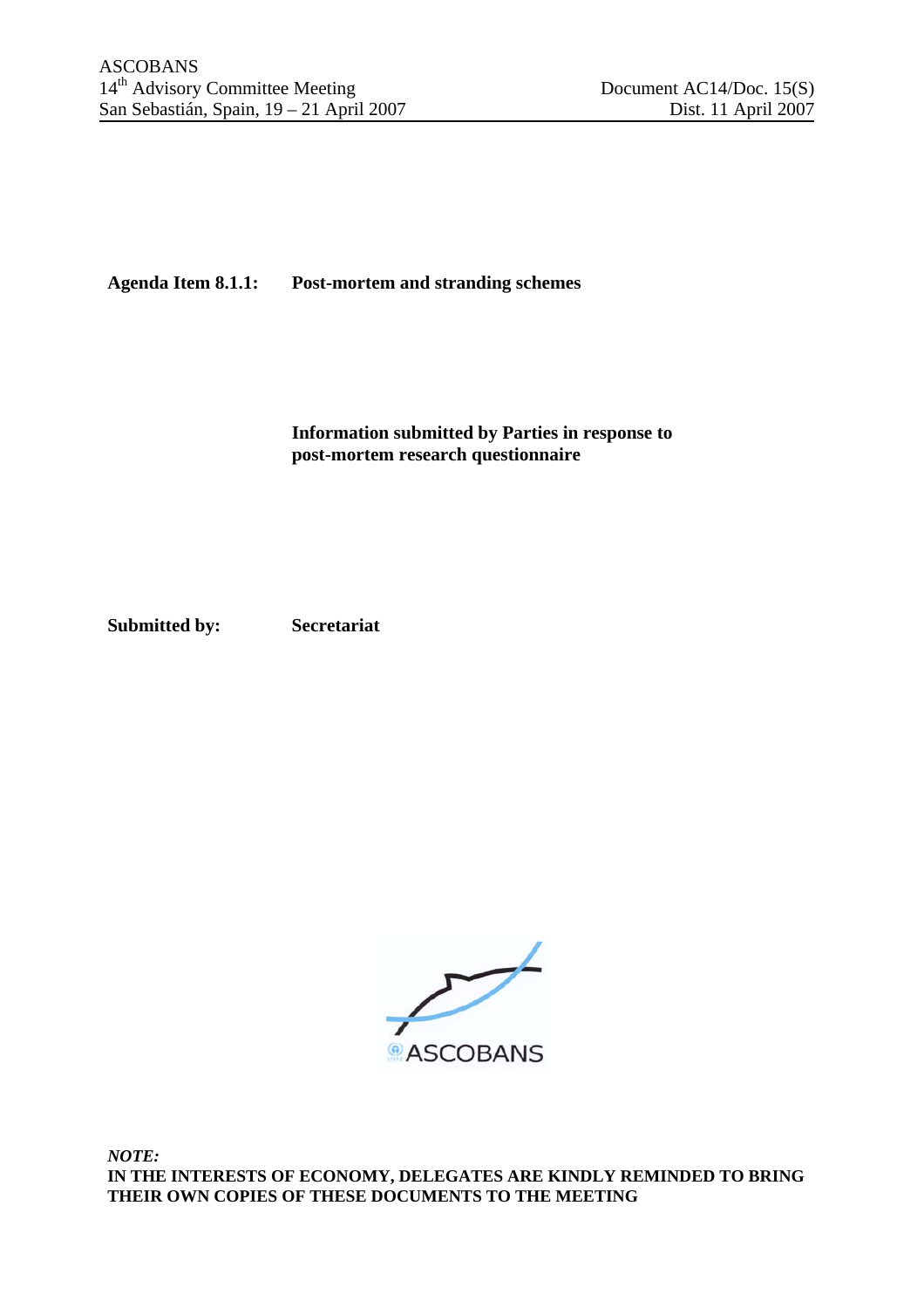## **Secretariat's Note**

As of 11 April 2007 the Secretariat had received reports from Finland, France and Sweden. These are attached.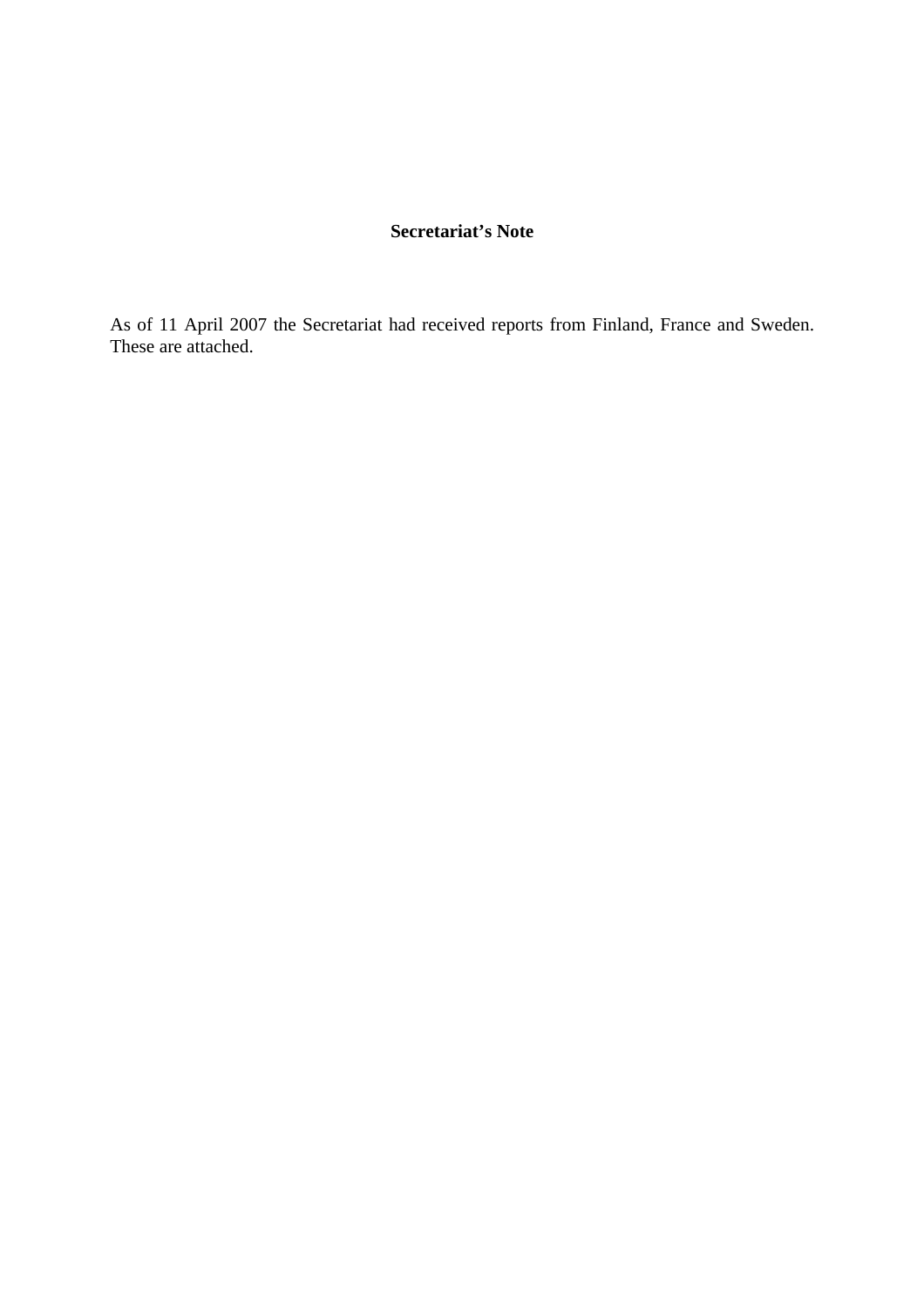## **Questionnaire on post mortem research schemes within the ASCOBANS Agreement area**

| Name and address of<br>reporting institution                                                                              | Finnish Food Safety Authority,<br>Department of Animal Diseases and Food Safety Research,<br><b>Oulu Research Unit</b><br>P.O.Box 517, 90101 Oulu, Finland                                                                     |
|---------------------------------------------------------------------------------------------------------------------------|--------------------------------------------------------------------------------------------------------------------------------------------------------------------------------------------------------------------------------|
| Name of respondent                                                                                                        | Marja Isomursu                                                                                                                                                                                                                 |
| What data are recorded<br>routinely?                                                                                      | History anamnesis, standard diagnostic information, species,<br>sex, weight and geographic location                                                                                                                            |
| Description of methods<br>and units of measure-<br>ment used                                                              | Post mortem including histology, parasitology, bacterial,<br>fungal and virological examination according to<br>macroscopical findings and history                                                                             |
| List of tissue samples<br>usually taken                                                                                   | Histology: lung, heart, liver, kidney, anything showing<br>macroscopical changes<br>Bacteriology: lung, liver, small intestine, anything showing<br>macroscopical changes<br>Parasitology: faeces, muscle (for trichinellosis) |
| How are the samples<br>preserved?                                                                                         | Frozen, in alcohol, 10 % formalin, embedded in paraffin                                                                                                                                                                        |
| How are carcasses<br>disposed of?                                                                                         | Buried in the waste treatment area of the city of Oulu                                                                                                                                                                         |
| Are data recorded in<br>a computer database?<br>Please describe                                                           | LIMS (Laboratory information system) implemented in 1998.                                                                                                                                                                      |
| How many data sets (by<br>species) do you have?                                                                           |                                                                                                                                                                                                                                |
| Which computer<br>software is used?                                                                                       | Windows XP                                                                                                                                                                                                                     |
| Do you foresee any<br>problems (e.g. regarding<br>intellectual property<br>rights etc.) related to a<br>central database? |                                                                                                                                                                                                                                |
| What advantages would<br>you expect from a<br>central database?                                                           |                                                                                                                                                                                                                                |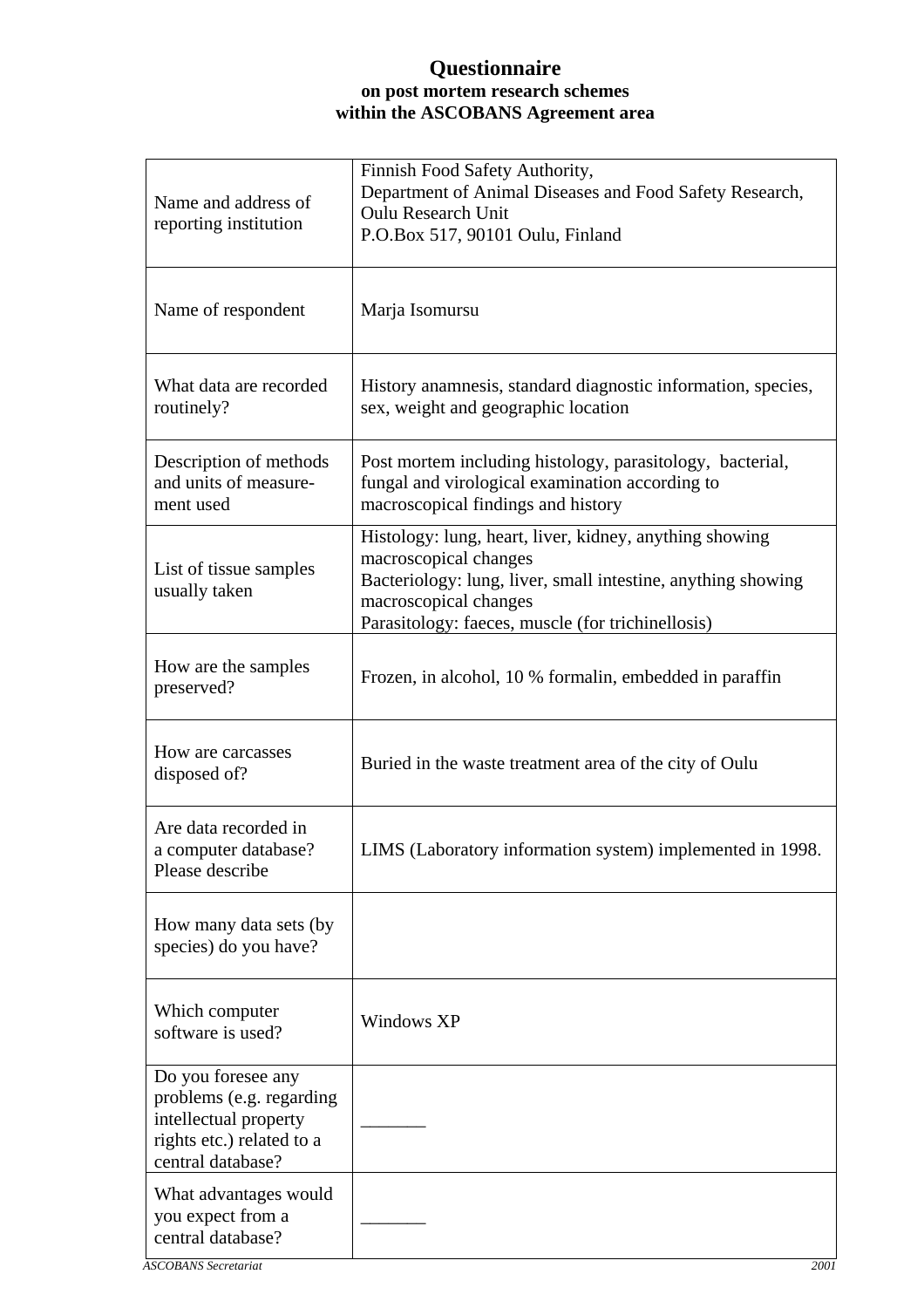|                                    | <b>FRANCE</b>                                                                                                                                                                                  |
|------------------------------------|------------------------------------------------------------------------------------------------------------------------------------------------------------------------------------------------|
| Institution                        | Marine Mammal Research Centre (CRMM) - La Rochelle                                                                                                                                             |
| Respondent                         | O. Van Canneyt - V. Ridoux                                                                                                                                                                     |
| Which data are recorded routinely? | Species, location, date found, condition of carcass, probable<br>cause of death, by catch sign or not, body measurements.<br>All coasts of France: English Channel, Atlantic and Mediterranean |
| Methods and units used             | Stranding Network - S.I units (metric units)                                                                                                                                                   |
| What tissue samples are taken?     | Teeth, blubber, muscle, kidney, liver, gonads, stomach, spleen, parasites.                                                                                                                     |
| How are these preserved?           | Teeth (alcohol), blubber (frozen), kidney (frozen/alcohol), liver (frozen),<br>gonads (formalin), stomach (frozen), spleenn (frozen), parasites (alcohol).                                     |
| Carcass disposal                   | Squaring, national disposal to take it in charge by the knaker's                                                                                                                               |
| Computer database                  | <b>CRMM database on Personal Computer</b>                                                                                                                                                      |
| Number of data sets                | 13 548 records                                                                                                                                                                                 |
| Software used                      | MicroSsoft Access + GIS (ArcGis)                                                                                                                                                               |
| Problem with common database?      |                                                                                                                                                                                                |
| Advantage of common database ?     | Better description for the distribution, relation and comparison<br>to show trends or accidents                                                                                                |